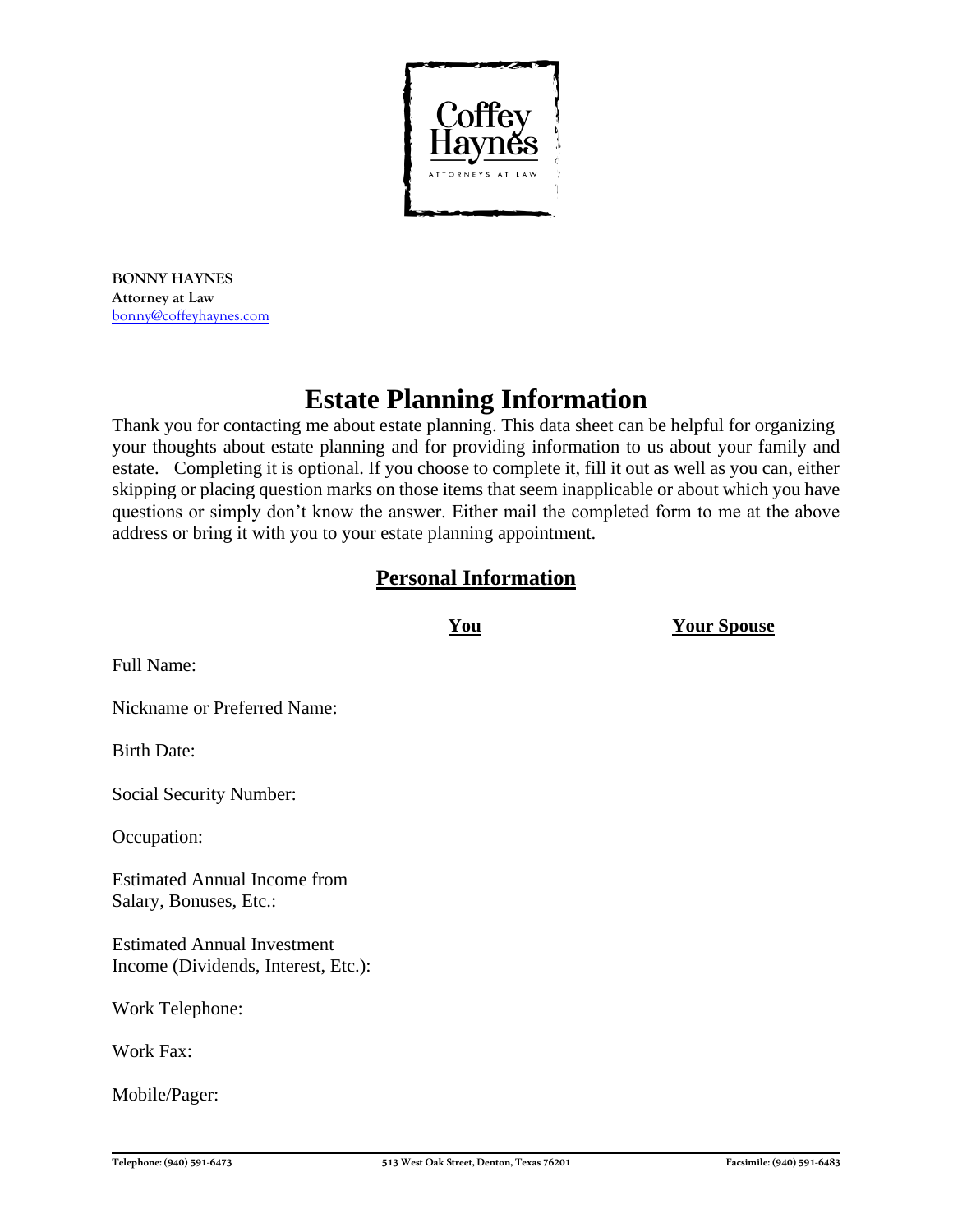Email Address: Home Address (Include County):

Home Telephone:

Cellular:

## **Personal Information**

**You Your Spouse**

Date and Place of Marriage:

If you have lived outside Texas during this marriage, please list the states and dates of residence:

If either of you were previously married, list the dates of prior marriage, name or prior spouse, names of living children from prior marriage(s), and state whether marriage ended by death or divorce:

Describe any real estate owned by either or both of you outside Texas:

Location of Safe Deposit Box (if any):

Name and Telephone of Your Insurance Agent (if any):

Name and Telephone of Your Accountant (if any):

Name and Telephone of Your Broker or Financial Planner (if any):

Other Information: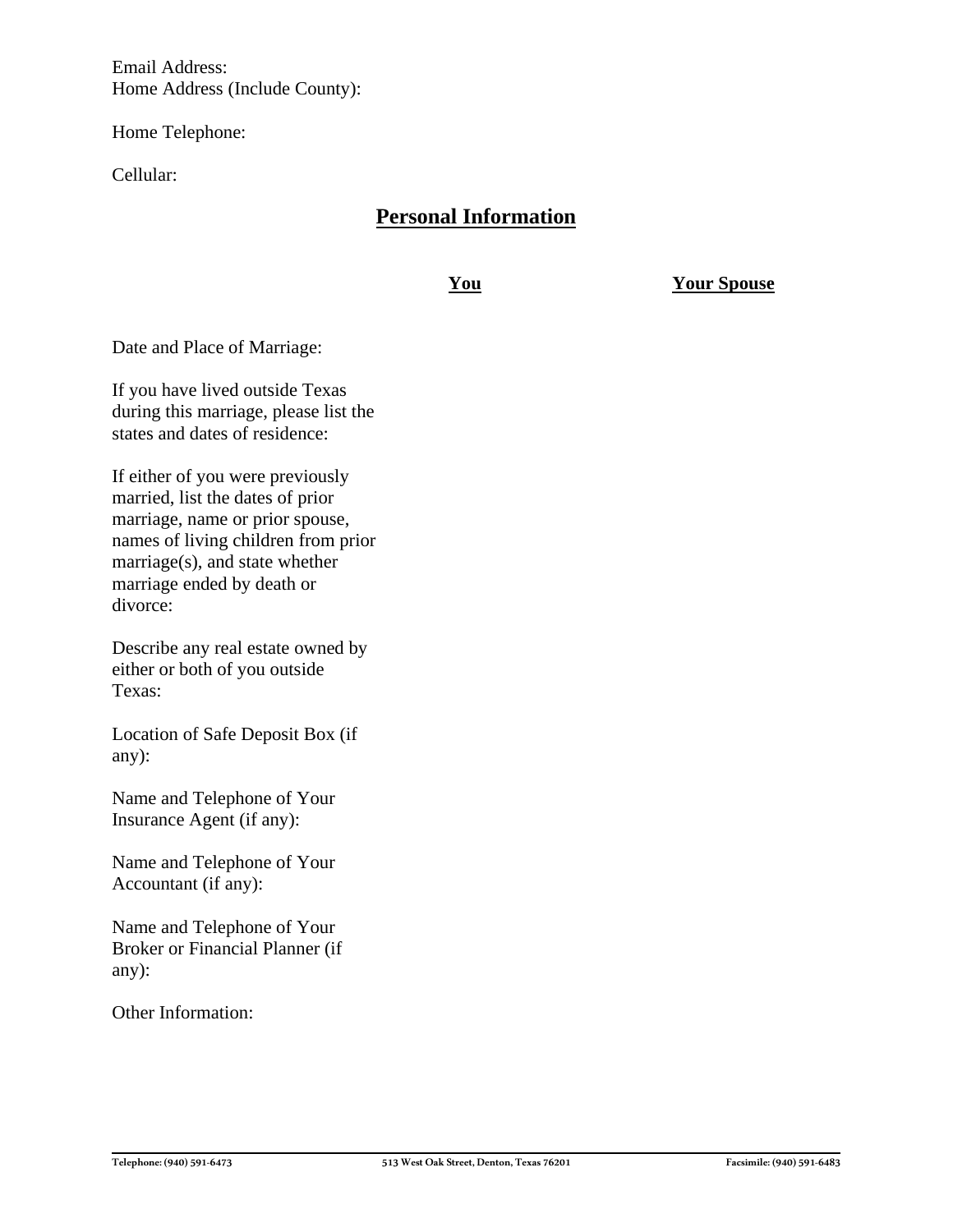## **Children**

Full Names:

Birth Date:

Address (If Child(ren) Does Not Reside With You):

### **Personal Information -Assets**

Description:

Current Fair Market Value:

How Is Title Held?

Bank Accounts *(not IRAs and Retirement Plans):*

Stocks, Bonds and Mutual Funds *(not IRAs and Retirement Plans):*

Closely Held Businesses, Partnerships, Etc.:

Real Estate:

Automobiles, Boats, Etc.:

Other Property

Total

\* If you know if the property is your separate property, your spouse's separate property or community property, so state. If not, state the name(s) which appear on the title, if known, and state whether the property is held with right of survivorship, if known.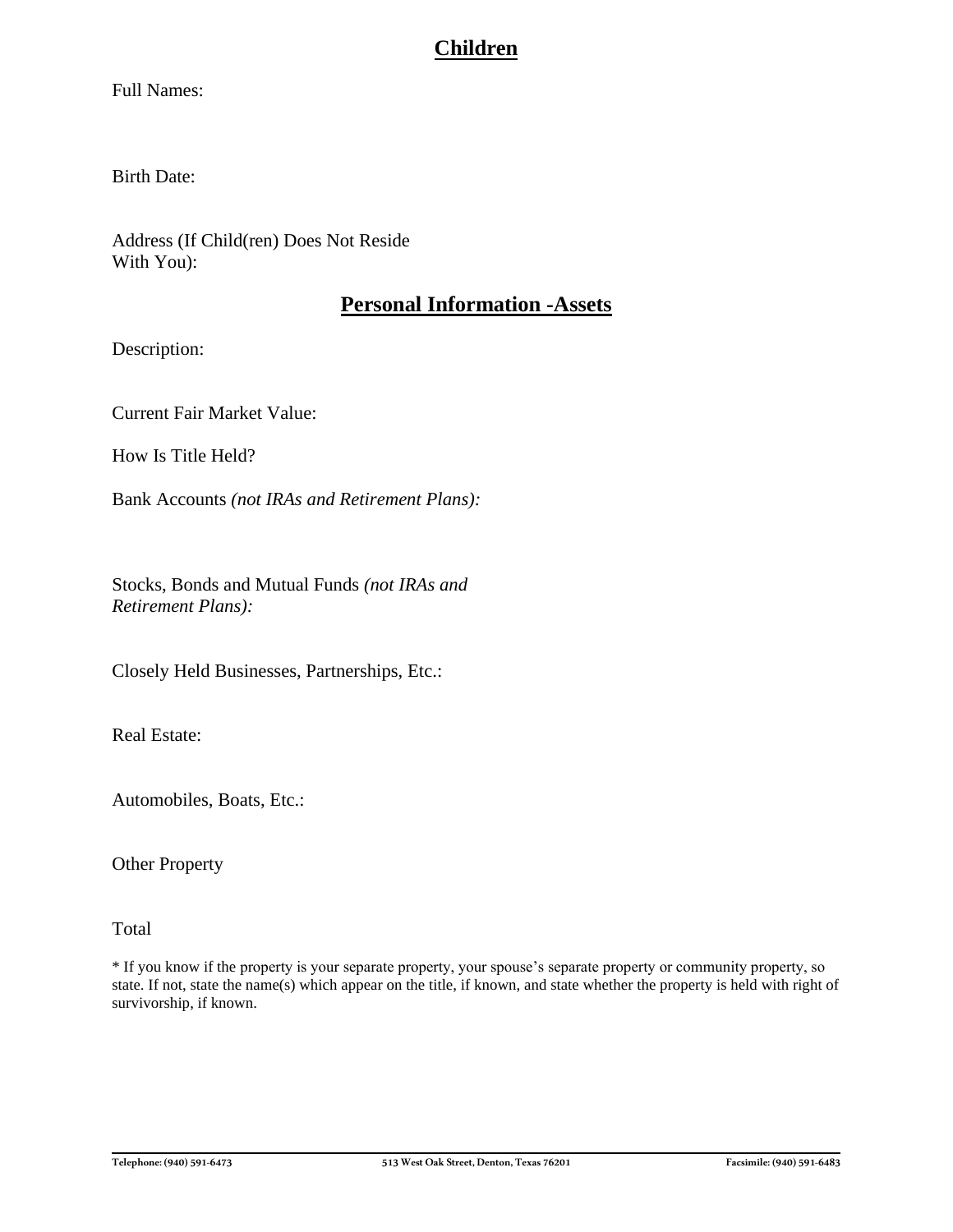## **Liabilities**

| Description:       |                                           |
|--------------------|-------------------------------------------|
| Amount:            |                                           |
| Mortgages:         |                                           |
| Other Liabilities: |                                           |
| Total              |                                           |
|                    | <b>Life Insurance and Annuities</b>       |
| Company:           |                                           |
| Insured:           |                                           |
| Beneficiary(s):    |                                           |
| Face Amount:       |                                           |
| Cash Value         |                                           |
| Total              |                                           |
|                    | IRAs, 401(k)s, and Other Retirement Plans |
| Company/Custodian: |                                           |

## Participant:

Type of Plan: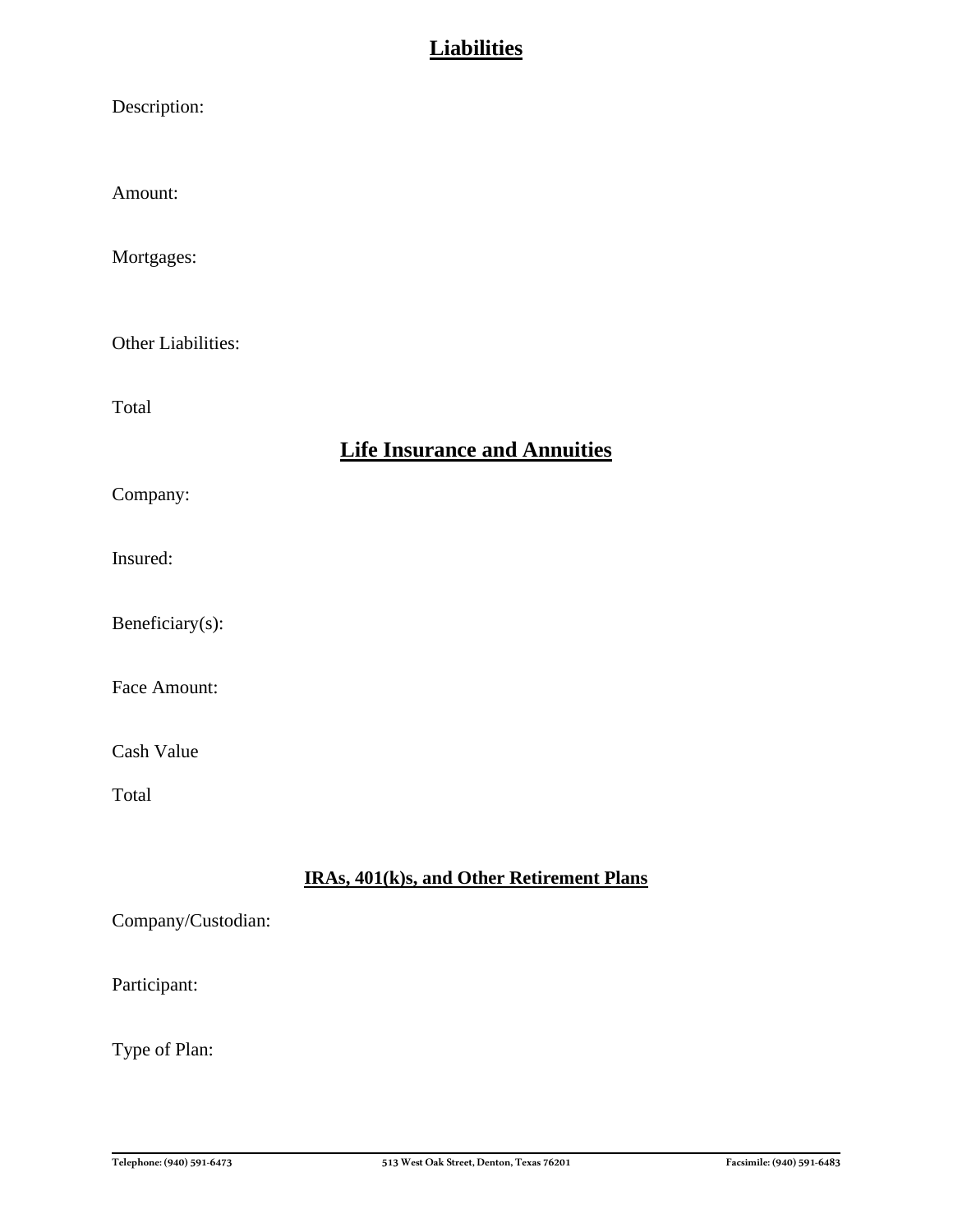Vested Amount:

Death Benefit:

Total

**Dispositive Plan** (Describe in general terms how you wish to leave your property at death):

**Other Beneficiaries** (Information about persons other than your spouse and descendants who you wish to benefit.):

Full Name Age Address Relationship to You

## **Fiduciaries**

#### **List name, address, home telephone and relationship to you for each person)**

**You Your Spouse**

Executor: (The executor is the person responsible for probating the will, filing the estate tax return, and distributing assets to beneficiaries.)

First Alternate Executor: Second Alternate Executor:

Trustee: (The trustee is the person Responsible for long-term management of property for the surviving spouse, children, or other beneficiaries.)

First Alternate Trustee:

Second Alternate Trustee:

Guardian of Minor Children: (The guardian is the person who will take physical care of minor children should both parents die.)